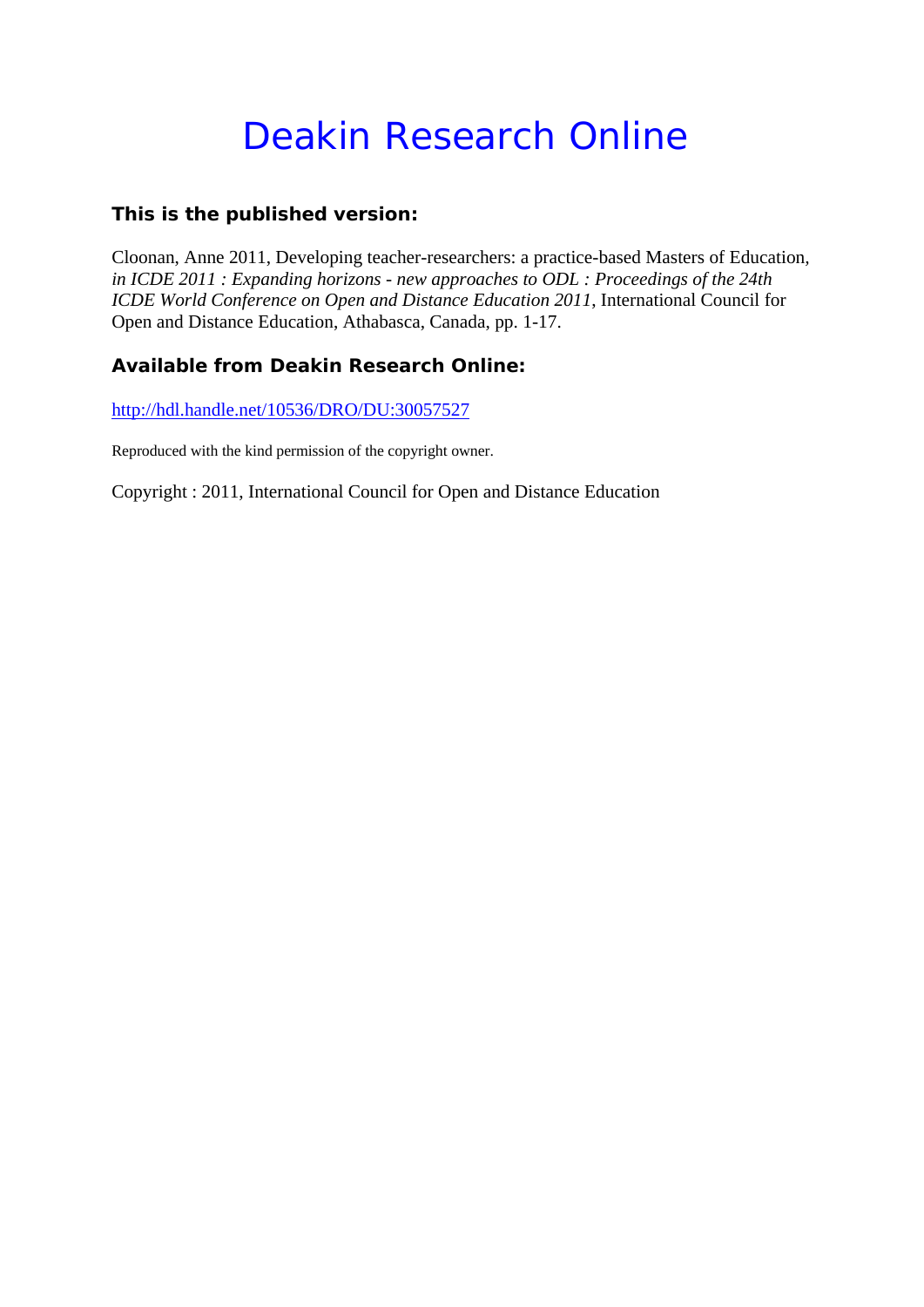# **Developing teacher-researchers**

# **A practice-based Masters of Education**

Dr Anne Cloonan, Deakin University, Australia

anne.cloonan@deakin.edu.au

Theme: ODL and human capacity building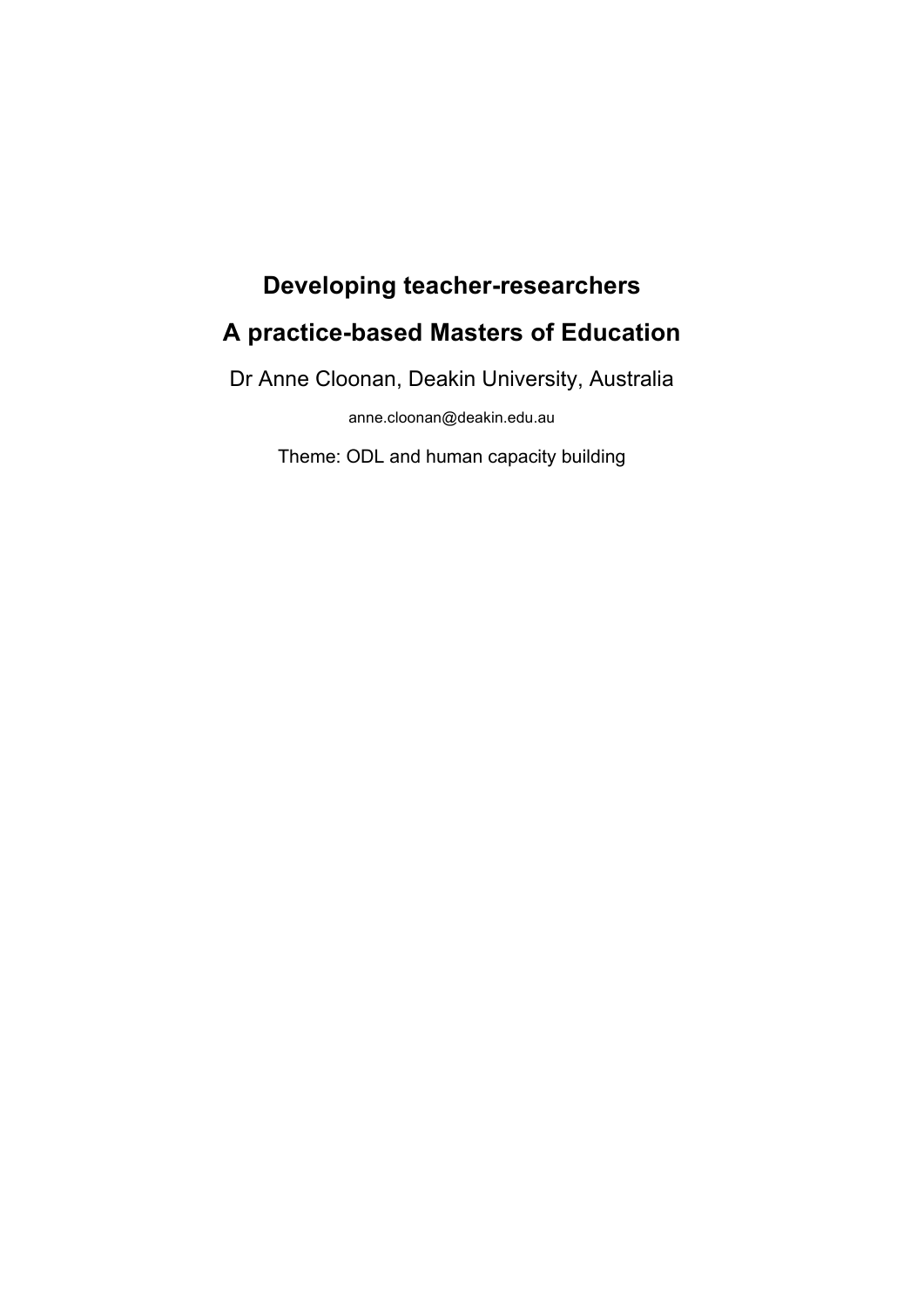#### **Abstract**

Teachers' work can increasingly be described as knowledge work conducted in a rapidly changing globalised, digital environment. In order to support contemporary teachers' work, professional learning needs to be grounded in the contexts and identities of teachers, while engaging them in theoretical discourse. Such an approach challenges traditional approaches to the offering of a Masters in Education by distance learning.

This presentation reports on a university-educational authority partnership designed to enable practising teachers to gain Masters qualifications through practice-based ethnographic data collection and research. The context of this partnership is a new professional learning program being offered by Deakin University, Australia and the Catholic Education Office Melbourne. Teachers plan and conduct projects in which they identify an issue to be addressed at their school; research the issue identified; develop and implement an intervention to address the issue; and report on the intervention. Teachers have the option of gaining credit towards a Masters of Education by submitting their work for formal assessment.

The participants in this mixed methods study are teachers who are undertaking the post-graduate units embedded in a professional learning program. Teachers are invited to undertake anonymous online pre- and post- surveys with both qualitative and quantitative data collected. Data is also collected through teacher interviews and collection of classroom artefacts including planning documents and work samples.

Initial findings illustrate that a practice-based approach to Masters studies engages teachers as creators rather than reproducers of knowledge. The use of a range of print and new digital media both within the design and operation of an online learning environment and pedagogies for effective adult professional learning enable flexible and creative pedagogical responses and knowledge creation by teachers.

**Keywords:** Teacher research; practice-based Masters of Education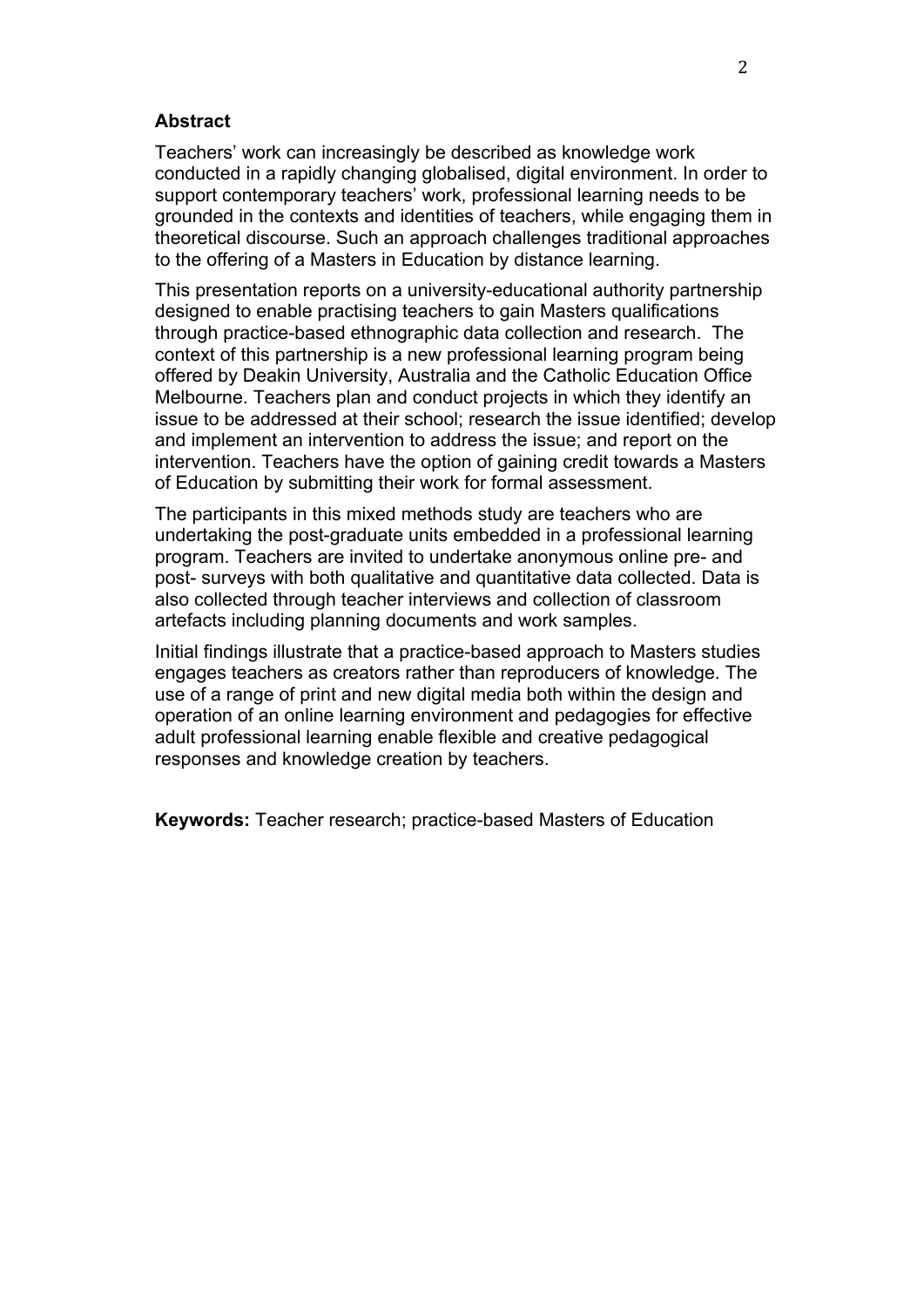#### **Introduction**

*If being an educator in the 21st century centrally involves the capacity to inquire into professional practice, then the notion of inquiry is not a project or the latest fad. It is a way of professional being… if the task of educators is to develop in children and young people the learning dispositions and capacities to think critically, flexibly and creatively, then educators too must possess and model these capacities (Reid, 2004).*

Recent research into teacher professional learning in Victoria found that teachers who undertake professional development activities do not necessarily change their practice, however positive their learning experience. Evidence showed that,

*… enhancements to teacher expertise may not necessarily lead to changes in teaching practice. While almost all Victorian teachers in the survey indicated that they have modified their teaching to some extent as the result of their professional development, almost as many said that they have only done so 'occasionally' (43%) as have done so 'frequently' (49%) (Victorian Parliament, 2009, p. 10).*

This is of concern as a growing body of research confirms teacher quality as one of the most important factors influencing student achievement, more important than class size and school size (Darling-Hammond, 2000, 2003; Lovat, 2003). This has resulted in positioning teacher professional learning – as distinct from professional development - as a priority area in education, locally (Victorian Parliament, 2009).

Professional learning can be considered as growth in teacher expertise, a qualitative change, whereas professional development is regarded as a set of activities teachers take part in (Education and Training Committee Report, 2009). Professional learning is something that teachers do for themselves and in which they actively participate (Easton, 2008). Professional learning has come to be considered as a long-term process that includes regular opportunities and experiences planned systematically to promote growth in the profession; what Cochran-Smith & Lytle (2001) call a 'new paradigm'.

#### **Context: A new paradigm for teacher learning**

Deakin University School of Education has introduced school-university and school-educational authority partnerships designed to support teacher professional learning and/or gaining of post-graduate qualifications specialising in contemporary literacy education. Practicebased inquiries are emphasised as is the building of collaborative learning cultures and communities. Deakin staff scaffold and support teacher learning both within an online learning environment and onsite via negotiation. Pedagogies emphasise effective adult professional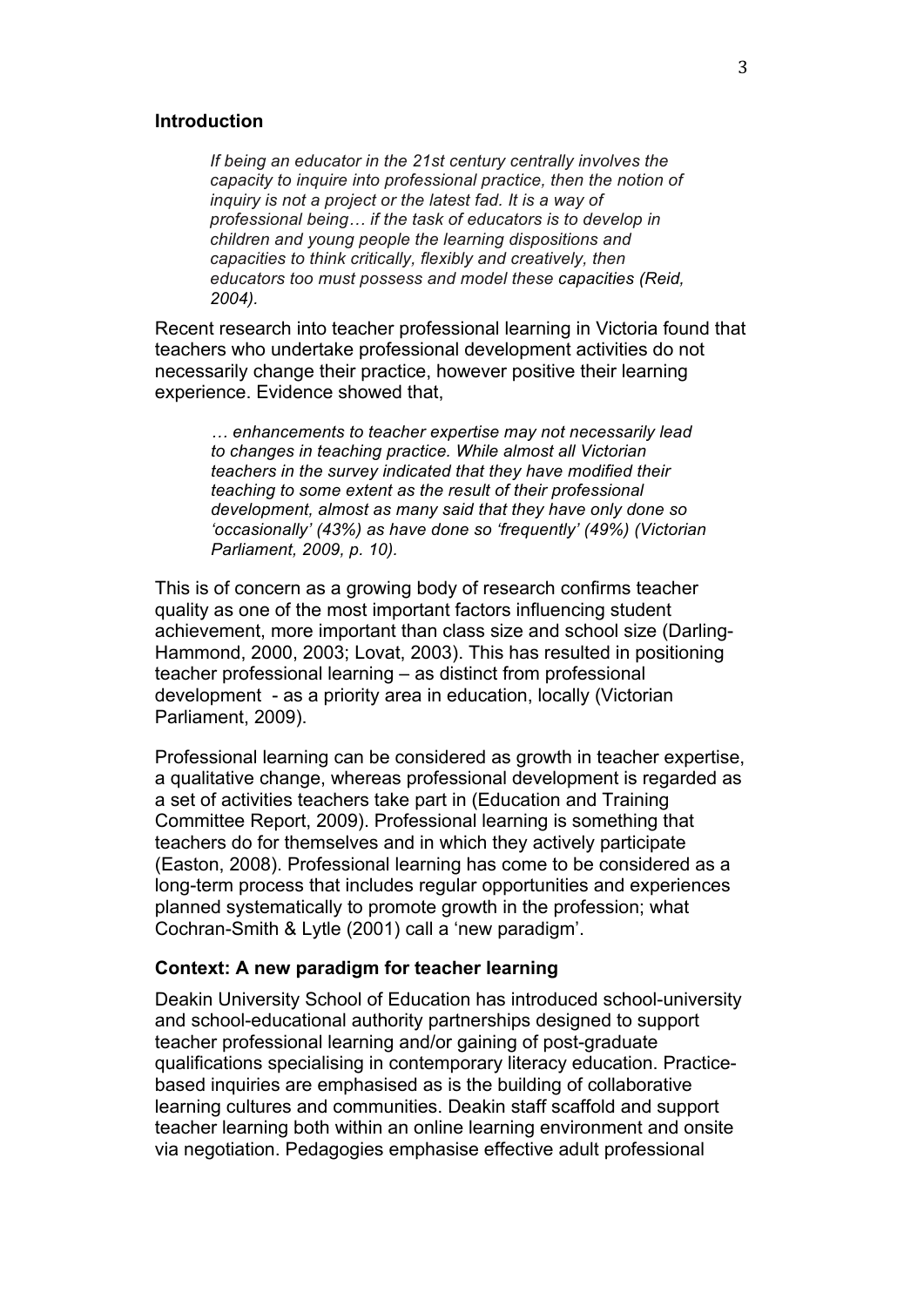learning principles and enable flexible and creative pedagogical responses and knowledge creation by teachers.

Working as individuals or in teams, teachers research their own literacy education practices, engaging with core and elective readings; identifying issues to be addressed at their school (or an associated educational setting); developing and implementing projects which address the issue/s; and reflecting and reporting on project implementation. The issues are self-selected addressing localised areas of interest in contemporary literacy education.

The accredited units of tertiary study focus on self-selected issues in literacy education within the context of a professional learning program. Examples of areas of interest include (but are not restricted to) teaching contemporary literacies; specialisation of literacy in curriculum discipline areas; and literacy pedagogy informed by an assessment for learning focus.

The opportunity is open to teachers with four years of tertiary study, inclusive of a recognised teaching qualification. Fees are funded by the school or educational authority (Commonwealth Supported Places).

Credit for Prior Learning (CPL) is available and is negotiated on a caseby-case basis on enrolment.

Teachers enrol in a Masters of Education with pathways into:

- a Specialist Certificate in Education (/2 units)
- a Graduate Certificate in Education (4 units)
- a Masters of Education (8 units).

It is expected that teachers working fulltime would generally undertake two units per year for four years to gain an eight-unit Masters in Education. There are also options for exiting early including a two-unit Specialist Certificate in Education or a four-unit Post-Graduate Certificate in Education. Pathways into Specialist Certificate, Postgraduate Certificate and Masters of Education are shown in table 1.

Table 1: Pathways into Specialist Certificate, Post-graduate Certificate and Masters of Education

These pathways are **practice-based** and have been specially designed to deepen teacher learning issues and practices related to their own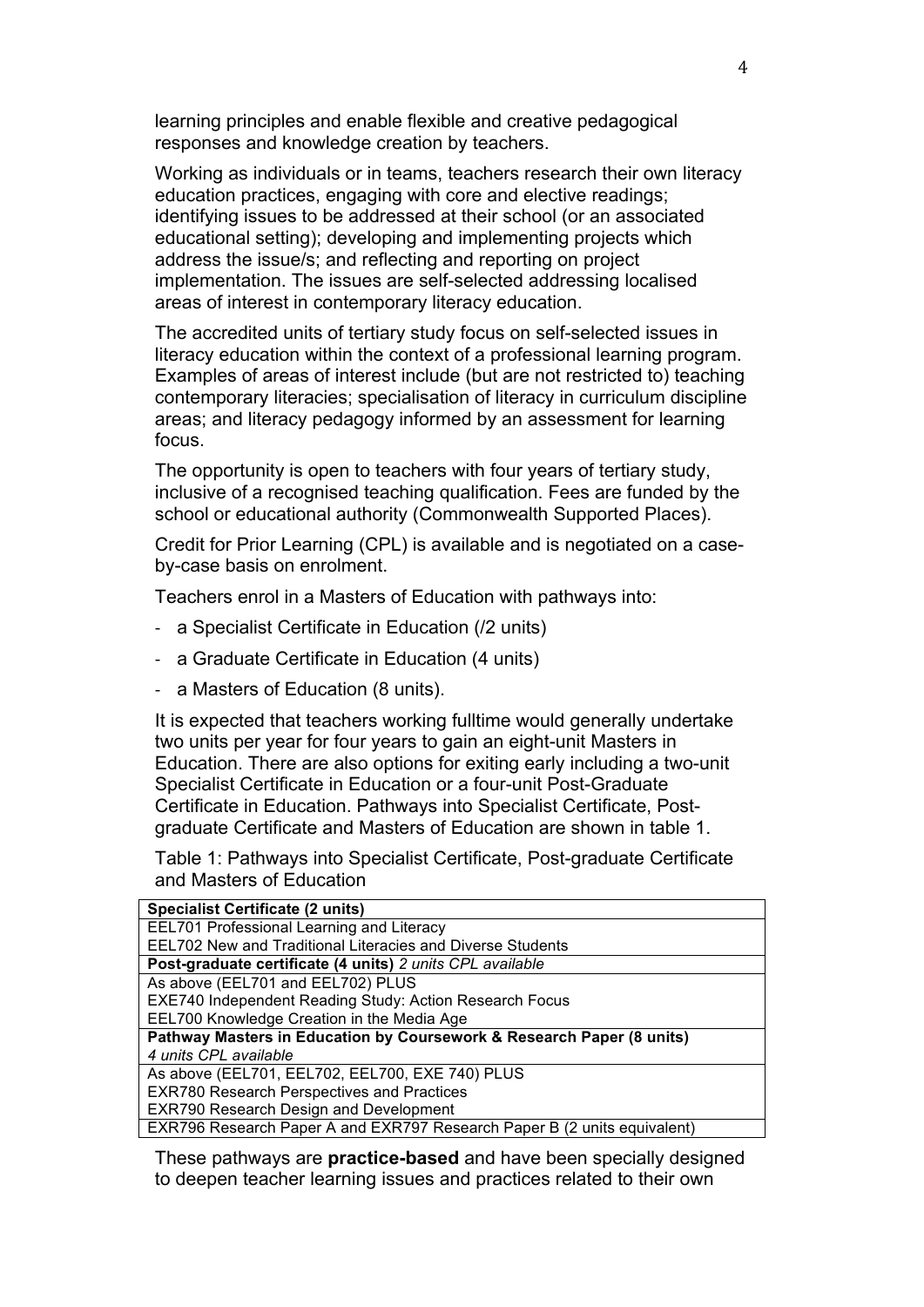teaching of literacy. The units of study engage teachers in inquiries, identifying issues which require addressing, reading and researching around the issue, formulating research questions and designing implementation plans, implementing the plans and reflecting and reporting on the outcomes. Teachers collect evidence of the impact on their own and student learning. To give the reader an idea of the units of study, descriptions of the context and assessments of the two first units are included in table 2.

Table 2: First year units in practice-based Masters of Education

#### **First year units in practice-based Masters of Education**

#### **EEL701 Professional Learning and Literacy**

This unit examines strategies and resources used to assist teachers to develop their own understandings of key aspects of literacy teaching and learning. Methods of facilitating key skills needed by teachers of literacy are examined, especially the ability to determine and address the literacy needs of individual students and to differentiate instruction to meet these needs, and the ability to orchestrate all aspects of the literacy classroom.

#### **Assessment (2 x 2500-3000 words)**

Teachers will conduct research to identify an area of need that will become the focus for professional learning and then develop a program to address that need.

1. Identification of area of literacy need and professional development focus and the development of a program to address need (50%).

2. Report and reflection on the conduct of the program. This report will be presented either at the school or workplace community or to a small team of colleagues and be submitted to the lecturer for assessment (50%). workplace community or to a small team of colleagues and be submitted to the lecturer for assessment (50%).

#### **EEL702 New and Traditional Literacies and Diverse Students**

This unit explores ways in which teachers can engage diverse student cohorts in the development of new and traditional literacies. Core materials engage students with current debates, issues in the field, teaching strategies and resources. Participants select a specific area on which to focus their study and specialise through engagement with elective and self-sourced materials. Within the selected specialisation, participants research, develop, implement and reflect on a schoolbased application of their learning. Students will develop ways of applying their knowledge with either students or colleagues and reflect on this application.

#### **Assessment (2 x 2500-3000 words)**

There will be two pieces of assessment for related to participants' chosen area of study:

1. Critical reflection on readings related to a particular literacy-related issue.

2. Application of participants' learning from the study through design, implementation and reflection on EITHER specific teaching approaches used with students OR a presentation of a literacies issue.

# **Researching a pilot partnership program**

The context of the research discussed in this paper is the piloting of the practice-based Masters in Education offered by Deakin University Australia in partnership with the Catholic Education Office Melbourne (CEOM) – the Collaborative Literacy Learning Communities Program (CLLC).

The participants are drawn from the CLLC professional learning program which focuses on literacy education and is co-designed and co-conducted by the CEOM in conjunction with Deakin University. School-based teams of middle years literacy leaders and teachers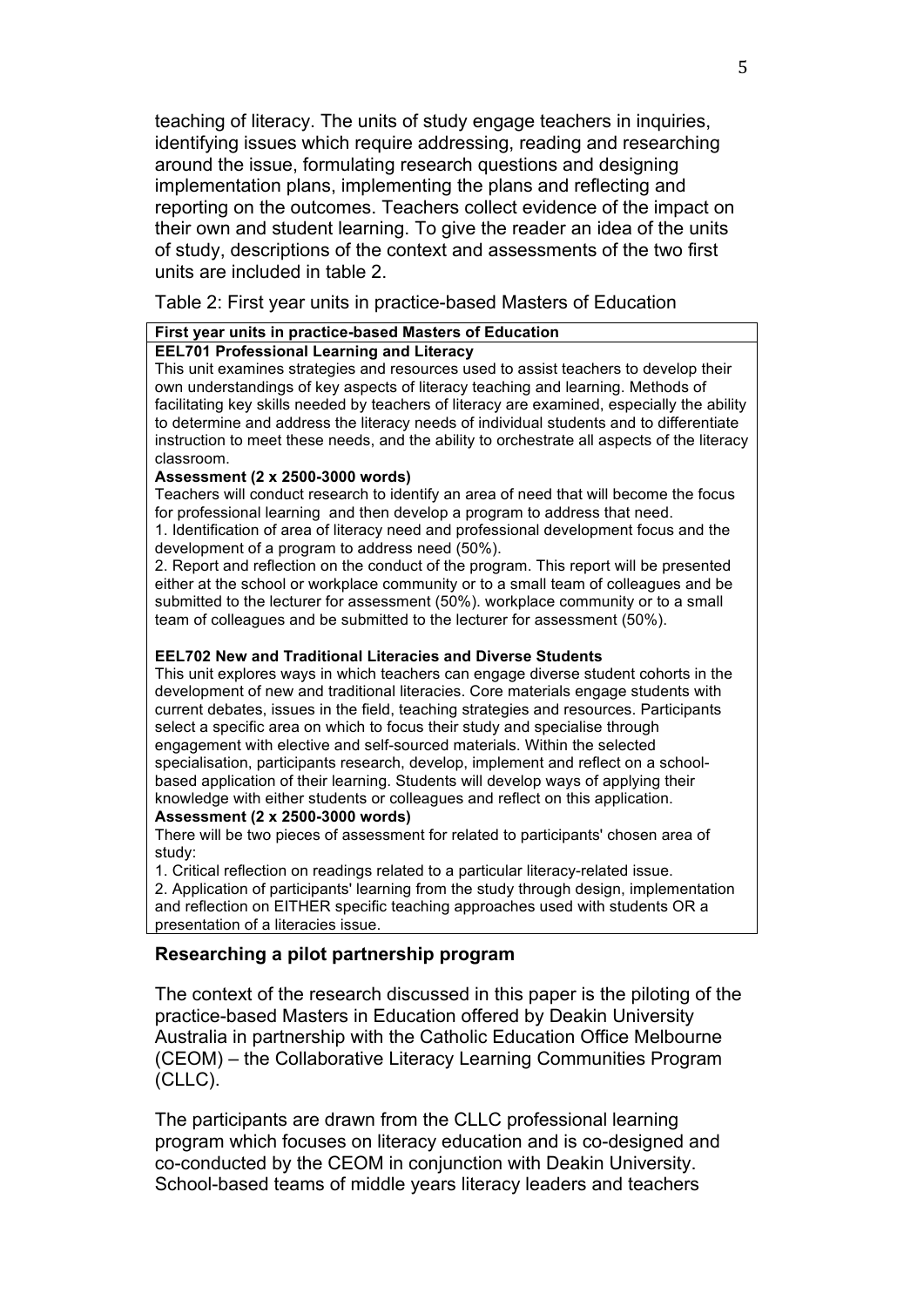drawn from 15 schools have been selected by the CEOM to participate in the pilot with a total of 50 teacher and leader participants.

Deakin University School of Education has offered teachers from this cohort the opportunity to CEOM to gain post-graduate qualifications as a result of their participation in the CLLC. In the first instance seven teachers have taken up this opportunity. 20 places will be offered in 2012.

Teachers undertaking the Masters of Education participate in the program and, in addition, complete the assessment requirements of accredited post-graduate units.

# **Three big ideas and three literacy interests areas**

The CLLC and the accredited units aim to support the professional learning of literacy leaders and teachers and students' literacy learning outcomes through a program underpinned by the three big concepts:

- learning communities of practice
- the structures and characteristics of distributed leadership; and
- processes of teacher inquiry.

These three powerful ideas – learning communities, distributed leadership and inquiry learning - found to be effective in teacher professional learning, combine to build literacy leaders' and teachers' capacities.

Active collaboration in communities of practice and learning is characterized by individual and collective responsibility (Darling-Hammond and Richardson, 2009; Leadership and Teacher Development Branch, 2005) which offer intellectual, social and emotional engagement, including procedures for feedback of results and sufficient time, continuous follow-up, support and pressure (Villegas-Reimers, 2003). Connections and communication using offsite, online and school-based learning spaces offer literacy leaders and teachers the means to build understandings, confidence and productive relationships. Sustained job embedded, contextualised learning is intimately linked with school reform and may look different in diverse contexts, but includes monitoring practice over time to ensure that change processes are not derailed (McTaggart, in press, p.28).

Engaging teachers and students in creative opportunities for distributed leadership involves mobilising leadership activity within and across schools. Leadership is seen as primarily about influence and direction, grounded in activity rather than role functions (i.e. mutual enquiry, dialogue, partnerships). This emphasis acknowledges the increasing evidence to support a strong relationship between distributed patterns of leadership and improved student outcomes and the need for new ways of understanding, analyzing and making sense of teaching practices (Harris, 2008).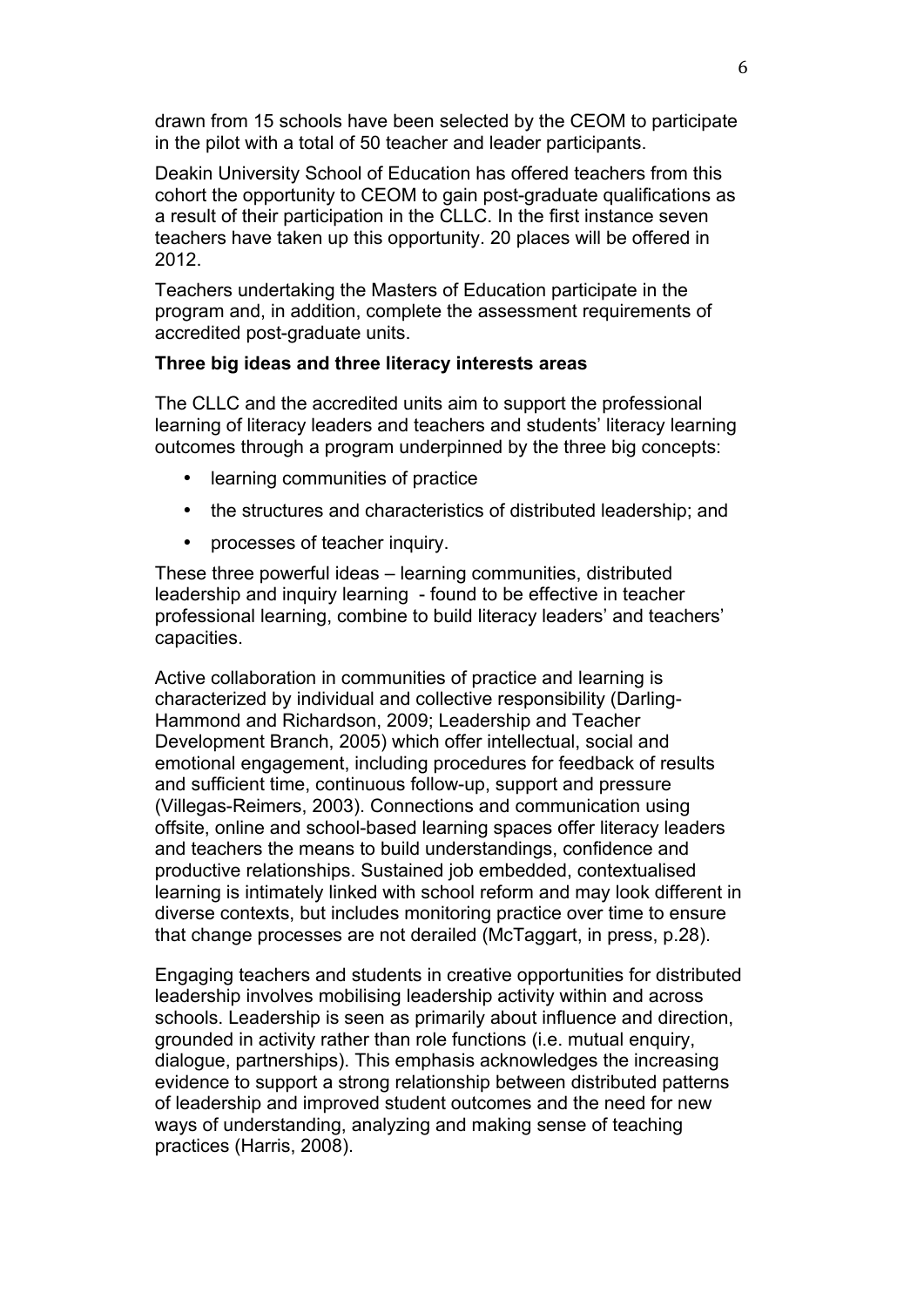Inquiry-based, action-oriented learning is an alternative to 'top down' delivery styles (Education and Training Committee Report, 2009) with teachers adopting a research orientation, a self-questioning approach which leads to reflection and understanding, and from there to action (Nisbet, 2005). Inquiry processes of planning, action, observation and reflection (Kemmis & McTaggart, 1988) informed by evidence and analysis, building teacher knowledge and facilitating their professional learning. Teacher team inquiries enhance the professional quality and status of the profession by empowering teachers to develop insights and understandings to make their work more professional and improve their teaching practice (McTaggart, in press). Inquiries are focused on developing academic content and how to teach it to students (Darling-Hammond and Richardson, 2009; Easton, 2004).

Underpinned by these three big ideas the professional learning project and associated accredited units aim:

- to create a professional learning culture within and between school teams;
- to generate coherence and continuity of literacy teaching through new knowledge and shared language to describe literacy learning and teaching; and
- to improve middle years students' literacy outcomes.

Inquires charaterised by collaboration and distributed leadership practices, have been undertaken by teams of teachers and leaders into the following areas of literacy learning and teaching:

- increasing specialisation (complexity and technicality) of literacy in years 5–8 curriculum discipline areas;
- teaching informed by contemporary understandings of literacies such as multimodality; and
- pedagogy that is enacted through and energised by an assessment for learning focus.

Contemporary literacies involve engaging students with multimodal texts combine oral language, written language, visual, audio, spatial, gestural and tactile meanings. Multimodal literacies involve reading, listening and talking, writing, presenting, viewing, recording, locating, analysing, interacting with, responding to, designing, acting and creating digital and other texts (Cope & Kalantzis, 2000; Kress, 2003; Walsh, 2011).

# **Use of social networking technologies and digital tools**

The CLLC learning program and associated accredited post-graduate units have used a range of face to face and social networking and other digital tools to support teacher learning. These include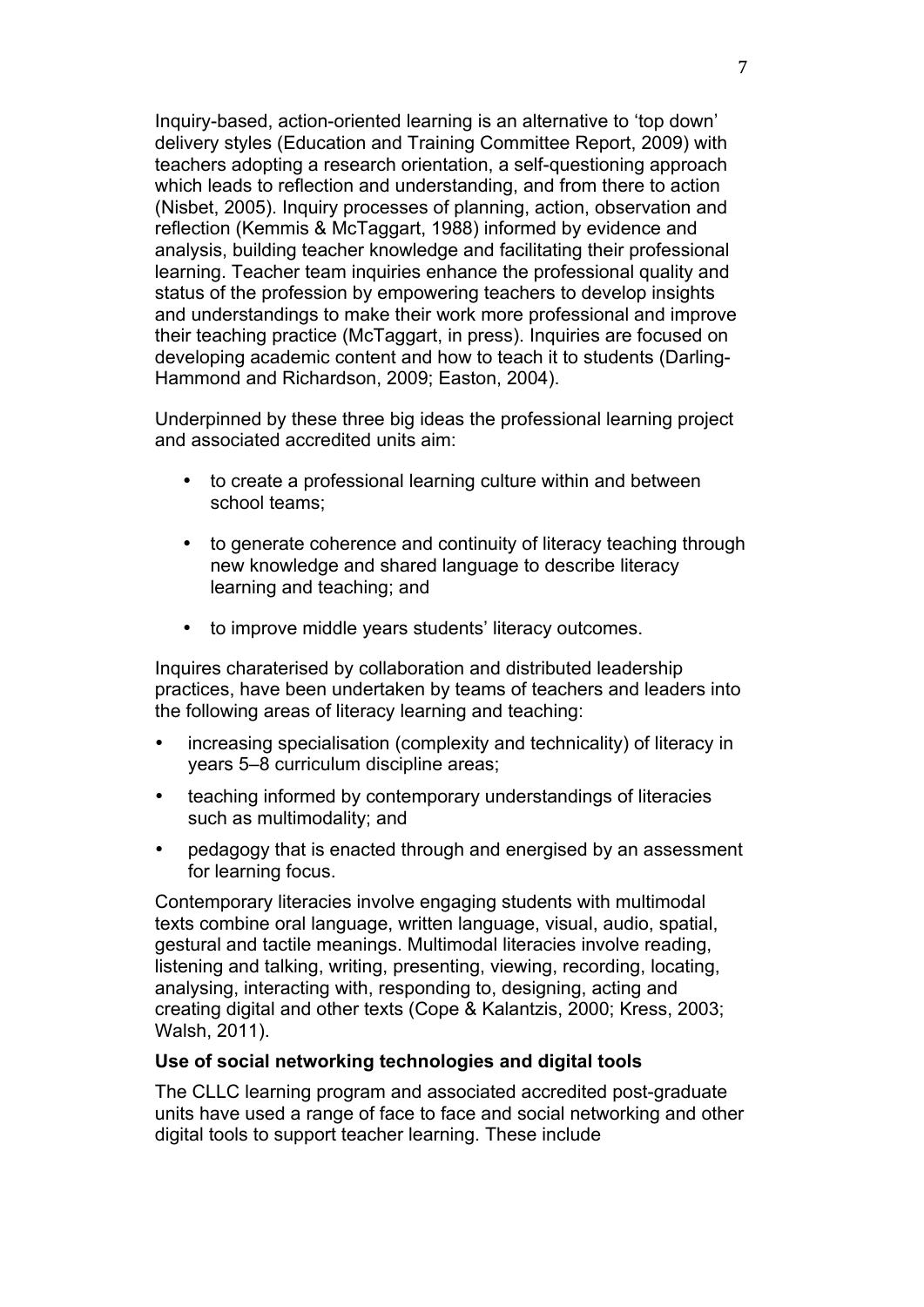- a wiki which is used a the main online organizing tool and repository of teacher and project information, professional reading and tools and intra-school discussion
- a blog used for inter-school sharing and teacher reflection
- microblogging tools used to tap into the 'backchannel' of discussions during face to face sessions
- Blackboard Management System for those enrolled in accredited units to access further readings and resources and assignment information.

The incorporation of the social networking and digital tools have two inter-related purposes: to engage and model the use of tools that literacy teachers will then use with their students.

#### **Research methodologies, data collection and timeline**

A research project exploring the effectiveness of the impact of the pilot project has been undertaken with the major question underpinning the research:

*How does literacy leader/teacher participation in the CLLC impact on literacy leader/teacher learning and on student outcomes?*

Inherent in this question is the effectiveness of the participation in the accredited units.

Teams of literacy leaders and teachers from two schools have enrolled in the accredited units. The discussion in this paper concerns one of these school teams – from St Anne's. The team consists of four teachers, three female and one male. Three of the teachers are in their first three years of teaching. The fourth, the literacy leader, is an experienced teacher of twenty-five years.

Evidence of impact of the CLLC on their learning was gained through administration of online surveys of all teachers in the cohort and case studies into the learning of teachers from three participating school teams including St Anne's.

The methodologies employed to undertake the research integrated with characteristics that underpin the CLLC and associated units. Teachers were engaged as researchers of their own practice through participatory action research (Kemmis & McTaggart, 2005) with formal research element enriching deployment of participatory action research as a means of professional learning. This approach ensured that the research was conducted *with* teachers rather than *on* teachers; and in so doing sought to add to teacher capacity.

While the research used a mixed-methods design qualitative and quantitative research, this paper draws on the qualitative case study of the teachers at St Anne's.

Data was collected from teachers from the school-based teaching team who responded to an invitation to particpate case studies. Initially these focused on the teaching team and then narrowed to particular teachers over the course of the research. Case study data included responses to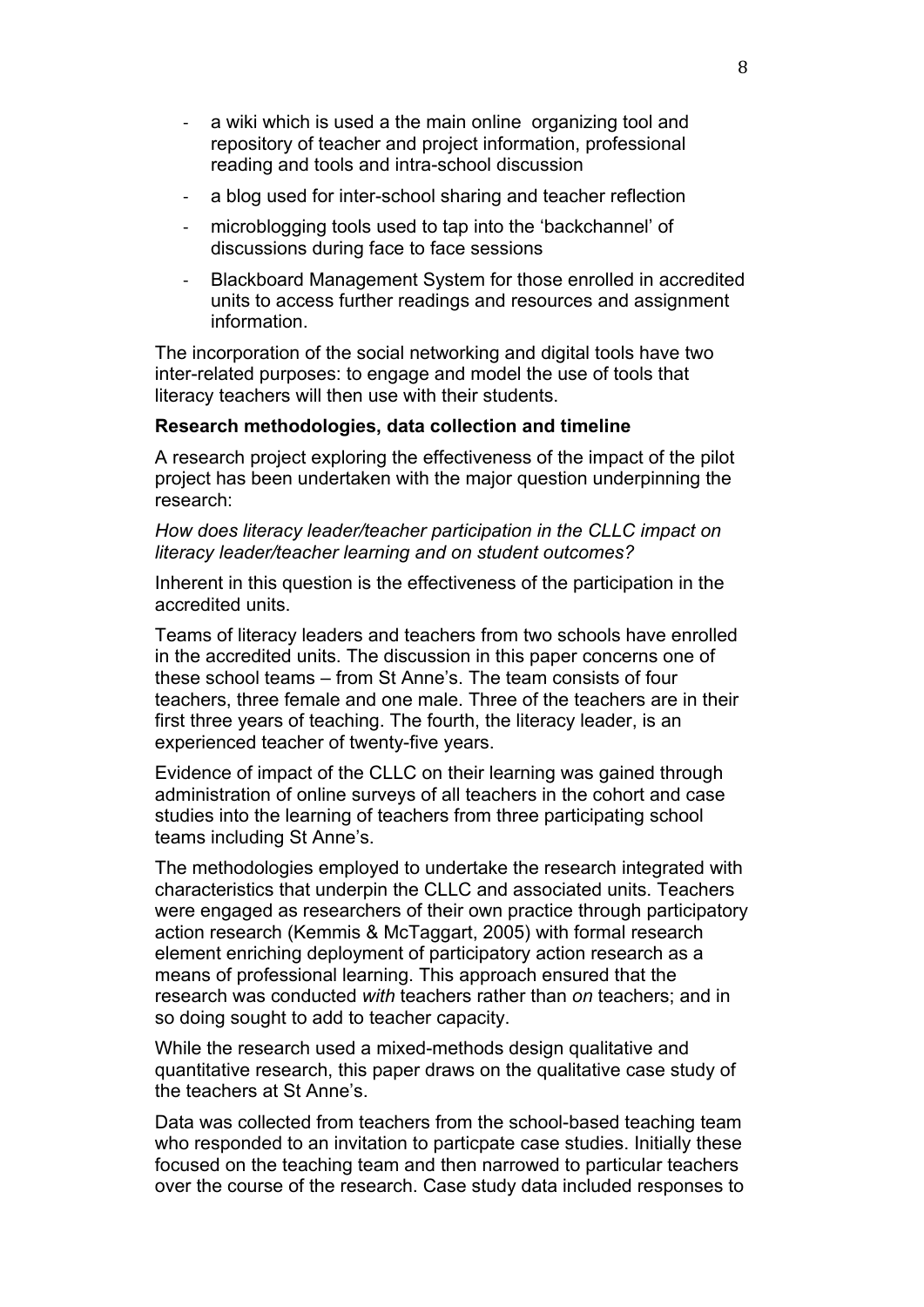open-ended questions asked in teacher interviews; teacher reflection in the online CLLC wiki; researcher observation during professional learning days and in situ in their Professional Learning Team and classrooms; through interview with Literacy Leaders and Principals; and through document analysis of meeting agendas, minutes and planning documentation.

Data relating to student performance is being collected by teachers as part of their participation in the CLLC and made available to researchers. Student data include the usual informal and formal assessment tasks and work samples undertaken by students as part of their literacy school program including assessments developed as part of the CLLC. Student focus groups – twelve students from each of the three schools were also conducted to enable students to comment directly on the impact they perceived the CLLC to have on their teachers. This data is still being collected.

The integration of the CLLC professional learning program, the accredited units and the research is shown in table 3:

| 2011                                        | <b>Professional</b>                                                   |                                                                                                          | <b>Accredited</b>                                                                                           | <b>Research</b>                                                                                                                                                                                                                                                                                                                                                                                   |
|---------------------------------------------|-----------------------------------------------------------------------|----------------------------------------------------------------------------------------------------------|-------------------------------------------------------------------------------------------------------------|---------------------------------------------------------------------------------------------------------------------------------------------------------------------------------------------------------------------------------------------------------------------------------------------------------------------------------------------------------------------------------------------------|
|                                             | learning                                                              |                                                                                                          | units                                                                                                       |                                                                                                                                                                                                                                                                                                                                                                                                   |
| <b>Term</b><br>Feb-<br><b>April</b><br>2011 | and inquiry<br>communication<br>school-based<br>online and<br>Ongoing | <b>CLLC</b><br>Literacy<br>Leaders<br>Offsite Day<br>CLLC<br>Leaders &<br><b>Teachers</b><br>Offsite Day | and<br>Professional learning<br>EEL701<br>literacy                                                          | Approval of National Ethics Application<br>by Deakin University Ethics Committee<br>and CEOM Research Division<br>Distribute Plain Language Statements<br>and Consent Forms to participants<br>Selection of three case study schools<br>Implement survey and interview<br>questions<br>Observation of team at CLLC Day 1<br>Field trip 1 to each case study school:<br>PLT and teacher interviews |
| Term<br>2<br>Apr-<br>June<br>2011           |                                                                       | <b>CLLC</b><br>Leaders &<br><b>Teachers</b><br>Offsite Day<br>$\overline{2}$                             |                                                                                                             | Observation of team at CLLC Day 2<br>Field trip 2 to each case study school:<br>teacher interviews and classroom<br>observations; students focus groups                                                                                                                                                                                                                                           |
| <b>Term</b><br>3<br>Jul-<br>Sep<br>2011     |                                                                       | <b>CLLC</b><br>Leaders &<br><b>Teachers</b><br>Offsite Day<br>3                                          | students<br>traditional literacies<br>and<br>$\sum_{i=1}^{\infty}$<br>diverse<br>z<br>702<br>and<br>ᇤ<br>īп | Observation of team at CLLC Day 3<br>Field trip 3 to each case study school:<br>teacher interviews and classroom<br>observations; students focus groups                                                                                                                                                                                                                                           |
| Term<br>4<br>Oct-<br><b>Dec</b><br>2011     |                                                                       | <b>CLLC</b><br>Leaders &<br><b>Teachers</b><br>Offsite Day<br>4                                          |                                                                                                             | Observation of team at CLLC Day 4<br>Field trip 4 to each case study school:<br>teacher interviews and classroom<br>observations; students focus groups<br>Administration of survey (post)                                                                                                                                                                                                        |

Table 3: Integration of the CLLC professional learning program, accredited units and research

Enrolled teachers have captured their learnings in their assignments for the accredited units which have seen them documenting their inquiries and sharing these with colleagues.

# **Case study: St Anne's Primary School**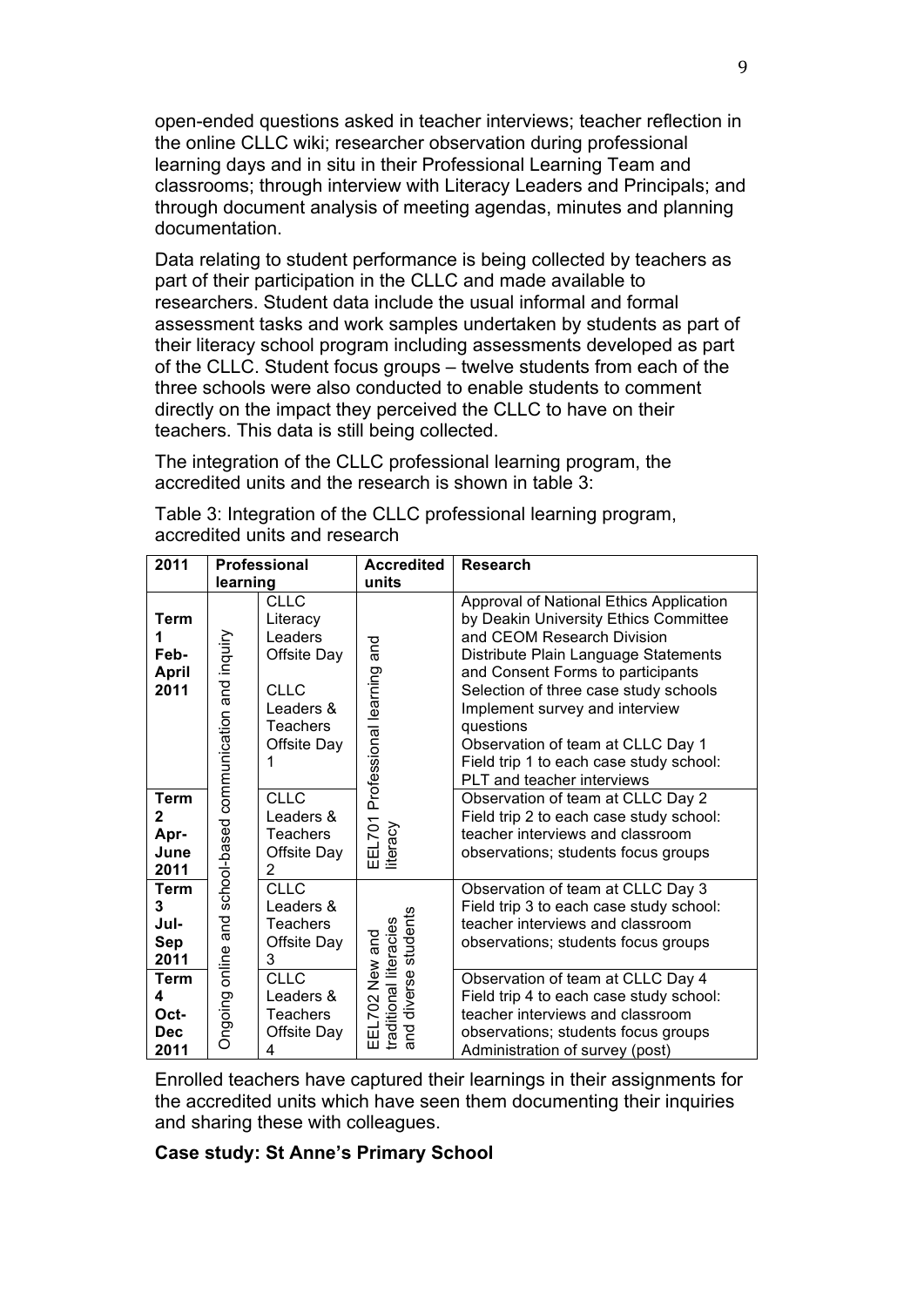Established in 1932 in an outer suburb of Melbourne, St Anne's Primary School presently has over 380 students. The school is committed to building a learning culture to enhance student learning and wellbeing. Children are expected to contribute to their own educational journeys with inquiry being a major vehicle for this. The school prides itself on utilising the latest digital technologies to meet the needs of the 21st Century learner. Commitment to teacher professional learning, team work and team planning is strongly evident and supported by development of dedicated centre and planning rooms.

The Index of Community Socio-Educational Advantage (ICSEA) indicates that nearly half of students (46%) come from advantaged families where parents are employed in either professional, or skilled/trade fields. Almost all students were born in Australia with just 6% with a language background other than English.

On entry to the CLLC, the Professional Learning Team developed an inquiry focus that emanated from the installation of Interactive Whiteboards (IWBs) into all classrooms. The team was formed mainly from mid to late career teachers who lacked confidence in the effective use of IWBs. The purpose of the inquiry was to skill the team through researching the use of interactive whiteboards to further enhance literacy in the Years 5 and 6 classes (students aged approximately 10- 12 years of age).

Their initial focus question was:

# *How can we use interactive whiteboards to further in enhance literacy in the Middle Years?*

The team sought to engage their students through contemporary technologies and enhance their literacy program, however a change of personnel at the end of 2010 resulted in a re-focussing of their inquiry.

The team agreed that the decision to solely focus on teacher learning failed to focus on the impact that teacher learning had on students' learning. The new Years 5 and 6 team, consisting of early career teachers were confident in using contemporary tools. They decided that the focus question was a) too broad b) did not have enough depth, c) didn't have enough consideration for student learning d) was not relevant to the new team. They agreed on a new inquiry question:

# *How can the use of digital technology further develop students' comprehension?*

Evidence of student achievement from the end of 2010 and beginning of 2011 showed that over 50% of students in Year 5/6 are operating at the 'higher thinking' levels of comprehension according to the Progression of Reading Comprehension. They were concerned that student learning varied significantly depending on where they sat in the Progression of Reading Development (Griffin, Murray, Care, Thomas & Perri, 2008) and were keen to ensure that all students were engaged with reading and improving their capacities.

Figure 1: Extract from the Progression of Reading Comprehension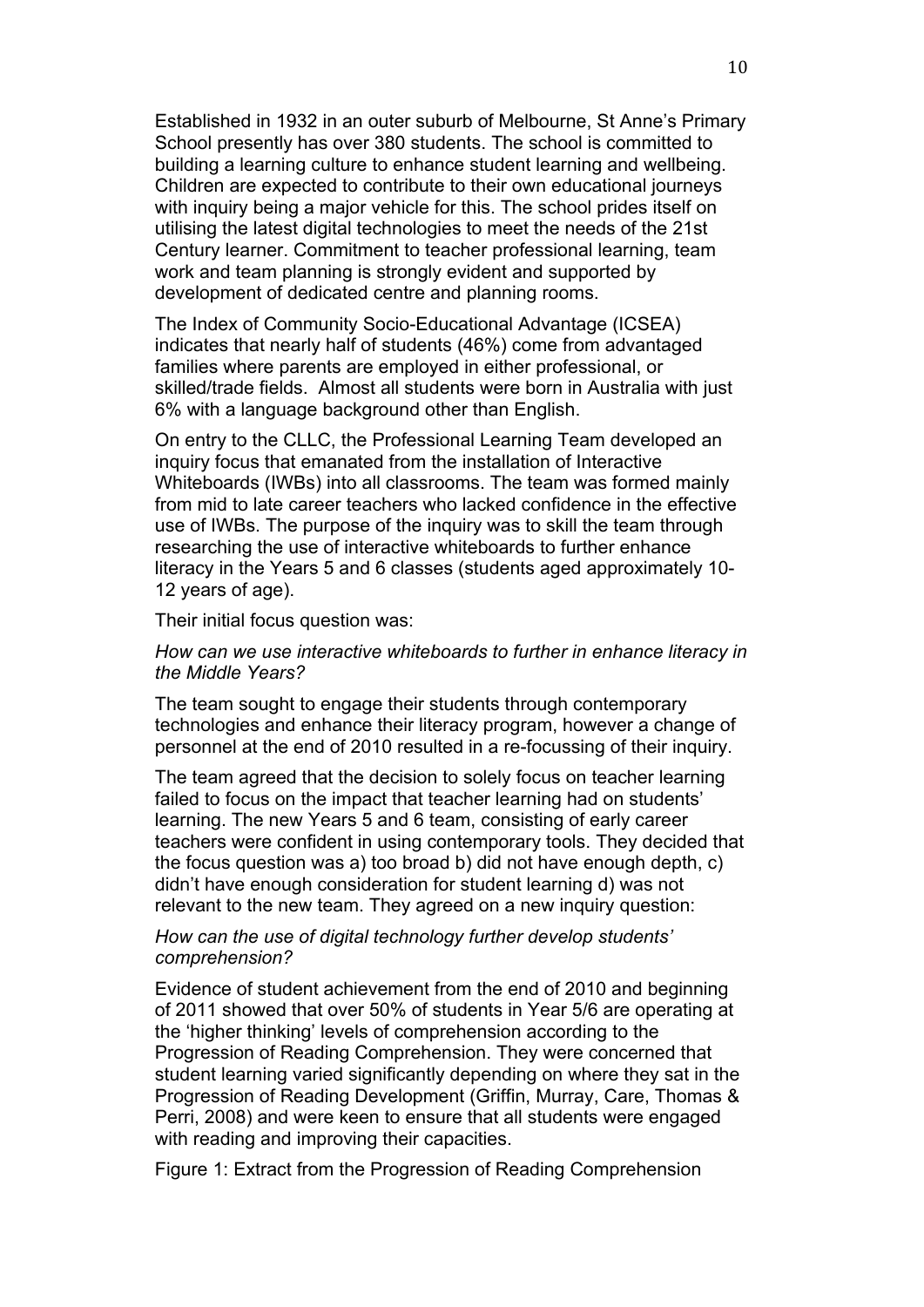| G | Inferential Reading: reads on and reads back through longer texts (narrative, document or<br>expository) in order to combine information from various parts of the text so as to infer the w<br>purpose; interprets, and draws inferences from different types of texts by reading backward:<br>forwards to confirm links between widely separated information pieces;<br>extracts information from a non-traditional (left to right) document;<br>makes judgments about an author's intentions or purpose beyond the text content; |
|---|-------------------------------------------------------------------------------------------------------------------------------------------------------------------------------------------------------------------------------------------------------------------------------------------------------------------------------------------------------------------------------------------------------------------------------------------------------------------------------------------------------------------------------------|
| н | Analytical Reading: locates information in longer texts (narrative, document or expository) b<br>reading on and reading back in order to combine information from various parts of the text<br>to infer the writer's personal beliefs (value systems, prejudices, and/or biases); combines sev<br>pieces of information from a range of locations in complex and lexically dense text or<br>documents; analyses detailed text or extended documents for an underlying message; ider<br>meaning from different styles of writing;    |
|   | Critical Reading: locates information in longer texts (narrative, document or expository) by<br>reading on and reading back in order to combine information from various parts of the text<br>to infer and evaluate what the writer has assumed about both the topic and the characteri<br>of the reader;                                                                                                                                                                                                                           |

The team wanted to improve students' reading comprehension particularly at the analytical and critical stages of reading. Aims for student learning included:

- to engage with multiliteracies with the focus on digital literacy
- to use the skills within their zone of proximal development (Vygotsky, 1978) on the PRD
- to apply the elements of digital literacies to other learning
- to become more reflective through the use of journals.

Working as a team, teachers developed and used a common language around reading comprehension and digital literacy. They discussed and developed understandings during fortnightly literacy Professional Learning Team meetings undertook relevant professional readings and analysed a variety of student data. These discussions informed the direction teachers take to further student comprehension. Teachers tracked and monitor edstudents and bring evidence of their progression to each meeting for further intervention.

The team was influenced in particular by a number of readings from the areas of contemporary literacies and assessment for learning. Quotes which resonated strongly with the teachers included:

*21st Century education integrates technologies, engaging students in ways not previously possible, creating new learning and teaching possibilities, enhancing achievement and extending*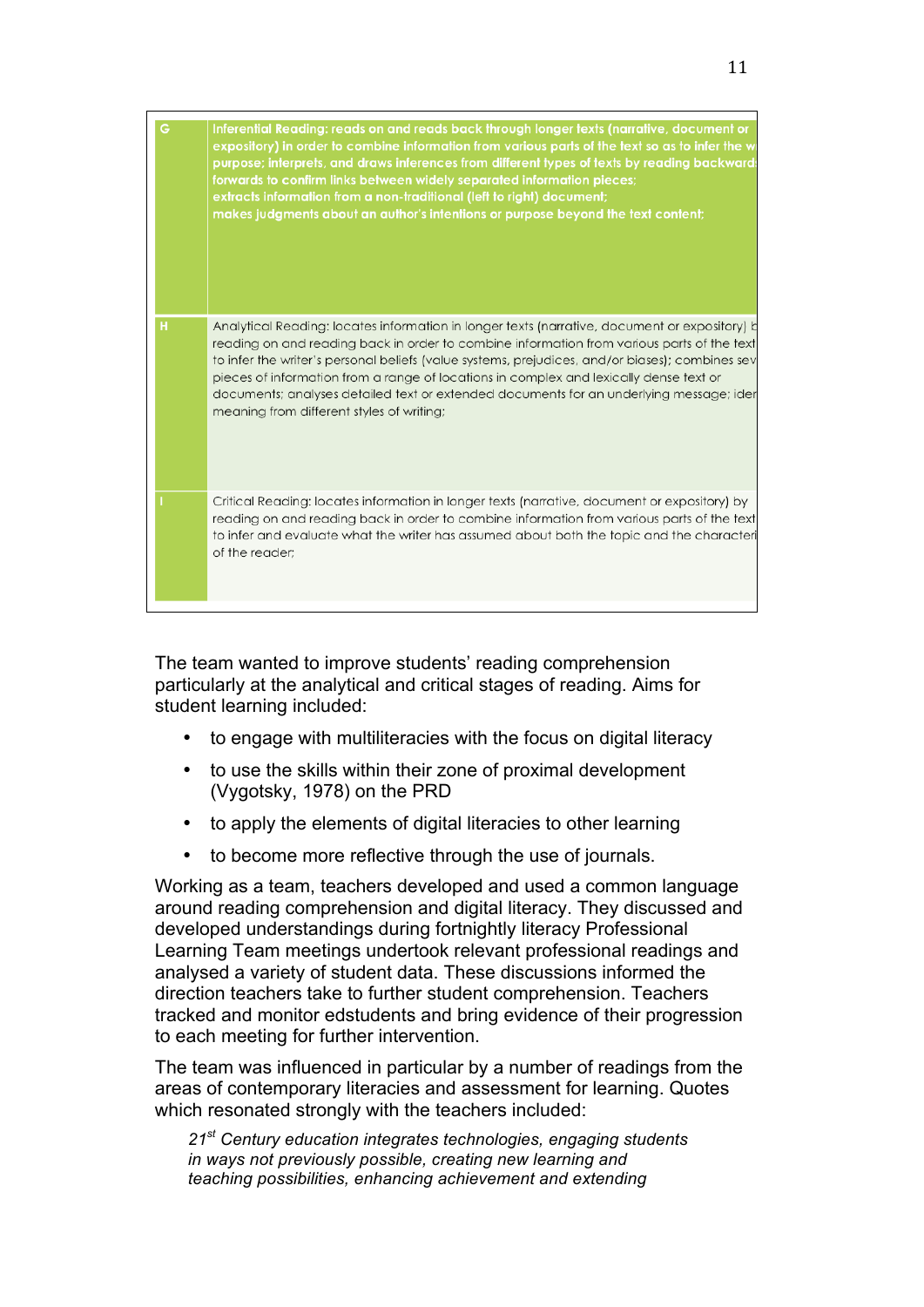*interactions with local and global communities (Contemporary Learning: Learning in an Online World MCEETYA 2005)*

*The data needs to provide teachers with curriculum relevant information and needs to be seen by teachers as something that informs teaching and learning (Timperley, 2008).* 

*The challenge for literacy educators is to consider to what extent digital technologies can be incorporated within classroom literacy programs without reducing the importance of the rich, imaginative and cultural knowledge that is derived from books (Cope and Kalanzis, 2000)*

The PLT worked to ensure that a range of data informed their decisionmaking. This required maintenance of evidence, so that individual progress and needs were monitored and reflected on and learning experiences planned which allow students to operate in their zone of proximal development (Vygotsky, 1978).

To meet the goals for student learning, a plan for teacher learning was developed. It included:

- engagement in Digital Literacy Professional Development by two team members who also took responsibility for sharing their learning with other members
- participation in more literacy-specific interactive whiteboard professional development
- increased use of current technology e.g. ipods, whiteboards, ipad and audio books.
- development of a common language around reading comprehension and digital literacy
- linking of eLearning teaching and learning sessions directly to the Inquiry question
- utlisation of an intranet page
- development of individual student blogs
- regular meetings of the team
- collegial learning around the use of other digital technologies e.g. blogs, ipads, wikis

The teachers highly regarded showing that best teaching practice is based around evidence and using assessment data to improve teacher and student learning. They saw evidence in board terms and decided that to gain insight into student perceptions about their capacities as readers and ways to offer them further support in their learning, student interviews would be undertaken with three students from each class: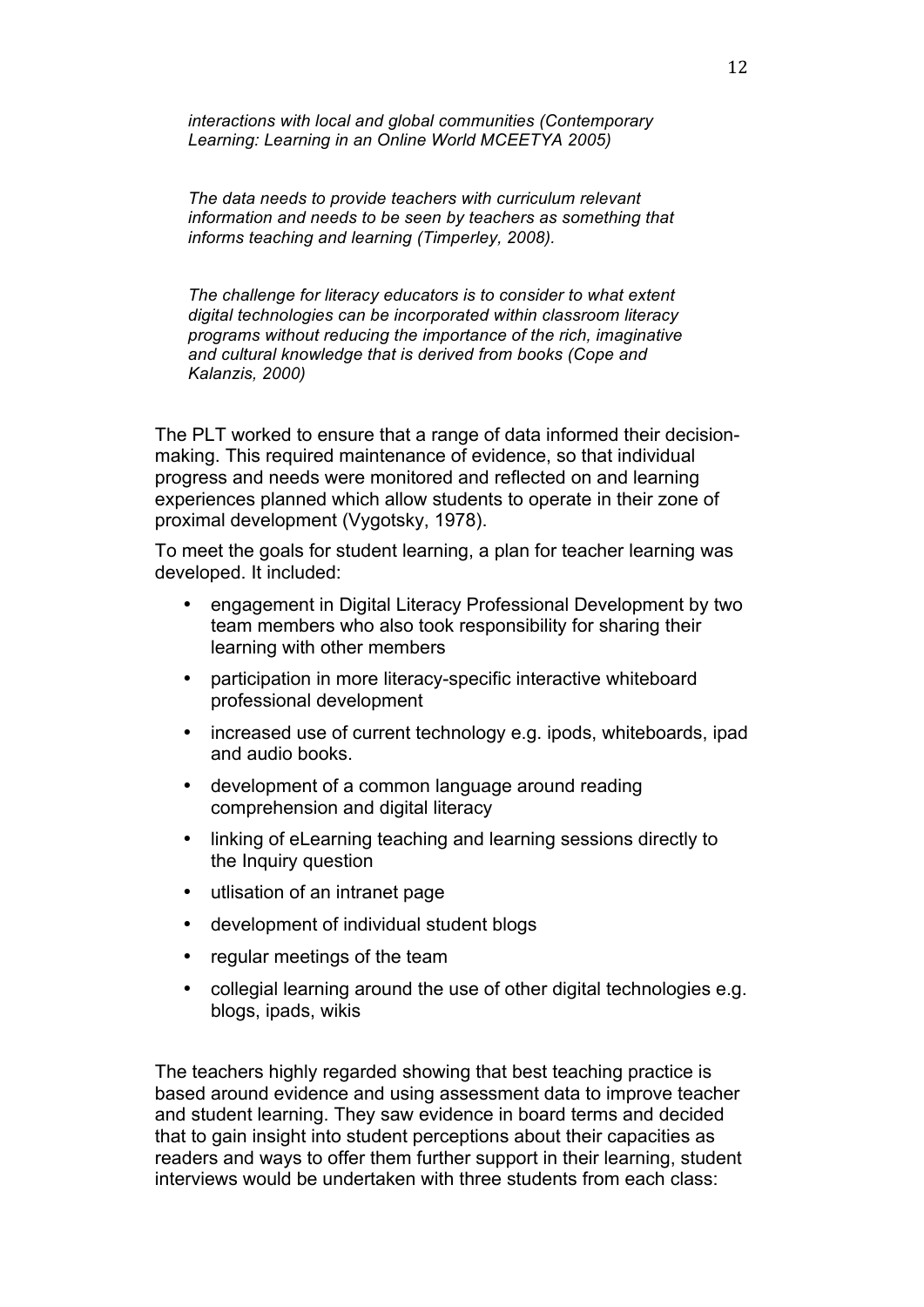one each considered to be functioning *below*, *at* and *above* the reading comprehension levels defined by Progression of Reading Development.

These were viewed as a team and highlighted for the teachers the different levels of engagement with reading by students. Many who were performing at lower standards seemed disengaged from print literacy practices and teachers were eager to attend to their negative attitudes through the use of digital tools with the ultimate aim of improving students' reading capacities.

From its formation the team displayed a strong commitment of professional behaviour and distributive leadership. This is shown in the active participation of all team members in group reflective discussions and decision-making. It is also evident in quotes such as:

*We believe in empowering everyone to make his or her job more efficient, meaningful and effective. We believe under distributive leadership that everyone matters and we value tapping into the expertise, ideas and effort with everyone involved in our team (Literacy Leader, St Anne's).* 

# **Working with students: Contemporary literacy learning**

When all members of the team were comfortable with the use o interactive whiteboards they introduced an iPad and an IPod into each classroom. They developed intranet sites for each class, which has links and information such as homework tasks for students. They created a blog for each of the Year 5/6 classrooms and invited a teacher from another school to share knowledge on developing and maintaining a blog particularly focusing on the issues of parental permission and cyber safety.

They also invited a past student (now in Year 9) to speak to the children about blogging protocols, discourse and maintenance. Students learn that blogs require heightened attention to correct writing and careful selection of images. As the students explained,

*In a blog you have to spell correctly. You're not allowed to use any texting. It actually has to be written correctly and spelt correctly. It has to be perfect as it's a published piece (Poppy)*

Literacy contracts formed a major part of the team's literacy program. Teachers developed a number of tasks related to an inquiry topic, including 'must do' and 'can do' activities, giving students choice. For example an inquiry topic into contemporary technology included tasks such as:

- reading and comprehending a newspaper article about smart phones
- playing an internet game about cyber safety and writing an explanatory piece of writing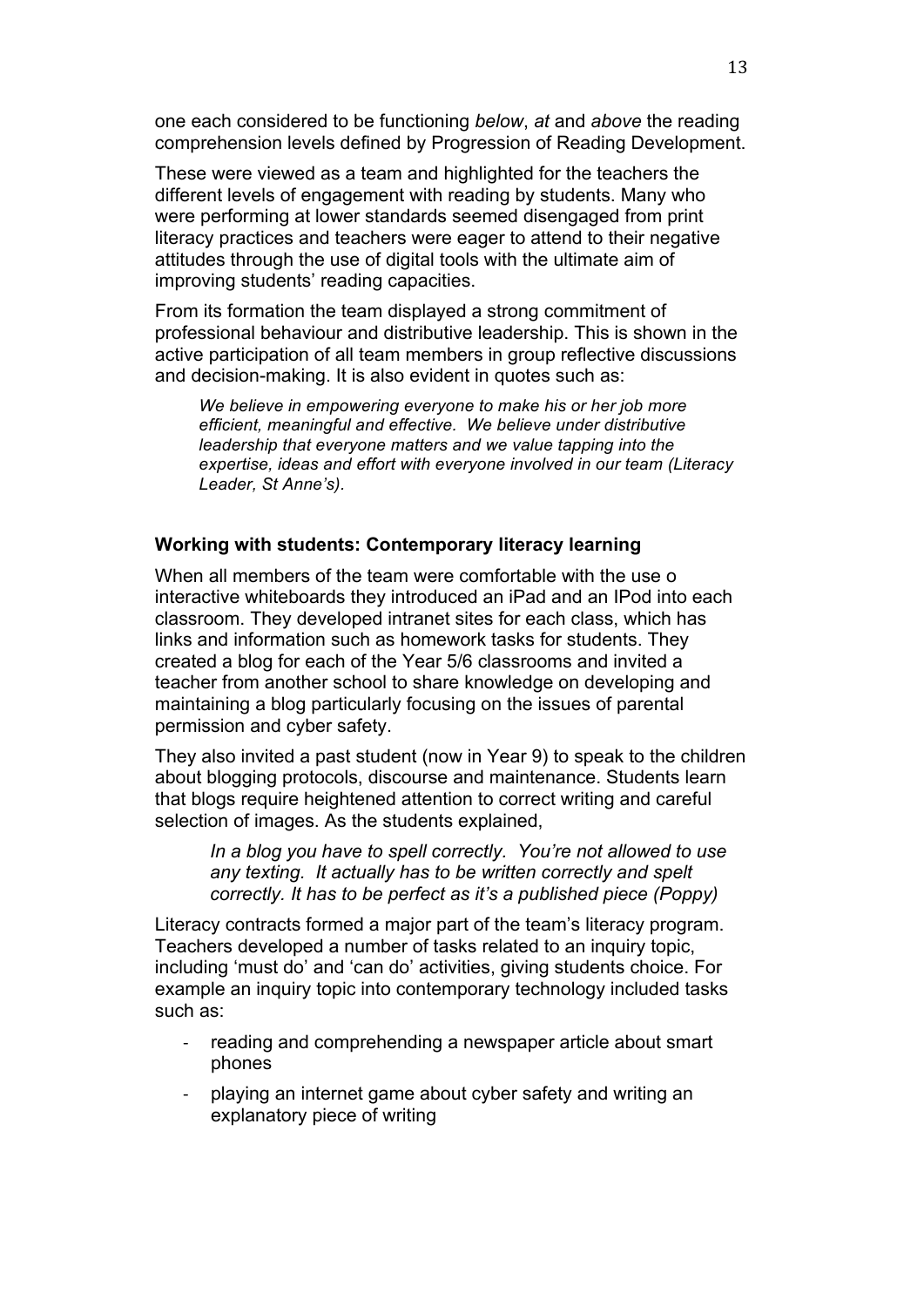- reading a newspaper article about various technologies and m how making predictions about how our lives will change as a result of technology by the year 2020
- reflecting on their blog about their reading and writing goals and progress.

When asked about the benefits to student learning the teachers' responses indicate a broad range of benefits. For example in the area of articulating and presenting insights into books studied in literacy circles, the use of cameras to capture, playback and reflect on learning has been evident. As one teacher explains,

*We're using video cameras as a way of monitoring the groups and also as a learning tool for the students. The students engage in literature circles, then undertake a reflection about their reading and do a presentation about their understanding of the book. Teachers film them sharing their thoughts and ideas about the book and then the whole class watches and gives them feedback on the quality of their discussion. Over time we're seeing the complexity of their understandings grow… and their capacities to articulate them (Sienna)*

When asked how the benefits for her range of students, another of the teachers, Tina, described the impact on students' engagement and on reading comprehension in particular. While the students were reengaged with their literacy learning, many students continued to require scaffolded support in inferential reading.

*There's been a big change in their engagement. They are all very excited and desperate to be able to use the technology. In their learning I think it differs for different students. Those reading at the analytical end do that automatically whereas with or without technology the students that aren't quite at that inferential reading need more support and assistance. Even though that the technology is helping engage them, they need support in finding it or in looking for inferences (Tina)*

The need for explicit focused teaching remained as important as ever for students to develop strong skills in comprehension. Through the use of digital tools, however students were exposed to a broader notion of comprehension, for example the use of image and audio in text.

*There are new skills that come with digital literacy such as interpreting pictures or that reading between the lines of what that music is implying. Or with an episode of a digital story, we introduced it by showing only the writing and asking what each sentence might mean. Then when we showed the picture, the digital episode, we made a comparison. The text on its own doesn't give you the full story but when that picture is added or when a sound effect is added, or when music is added, it creates a whole new meaning. So it's looking at those visual and audio elements too (Sienna)*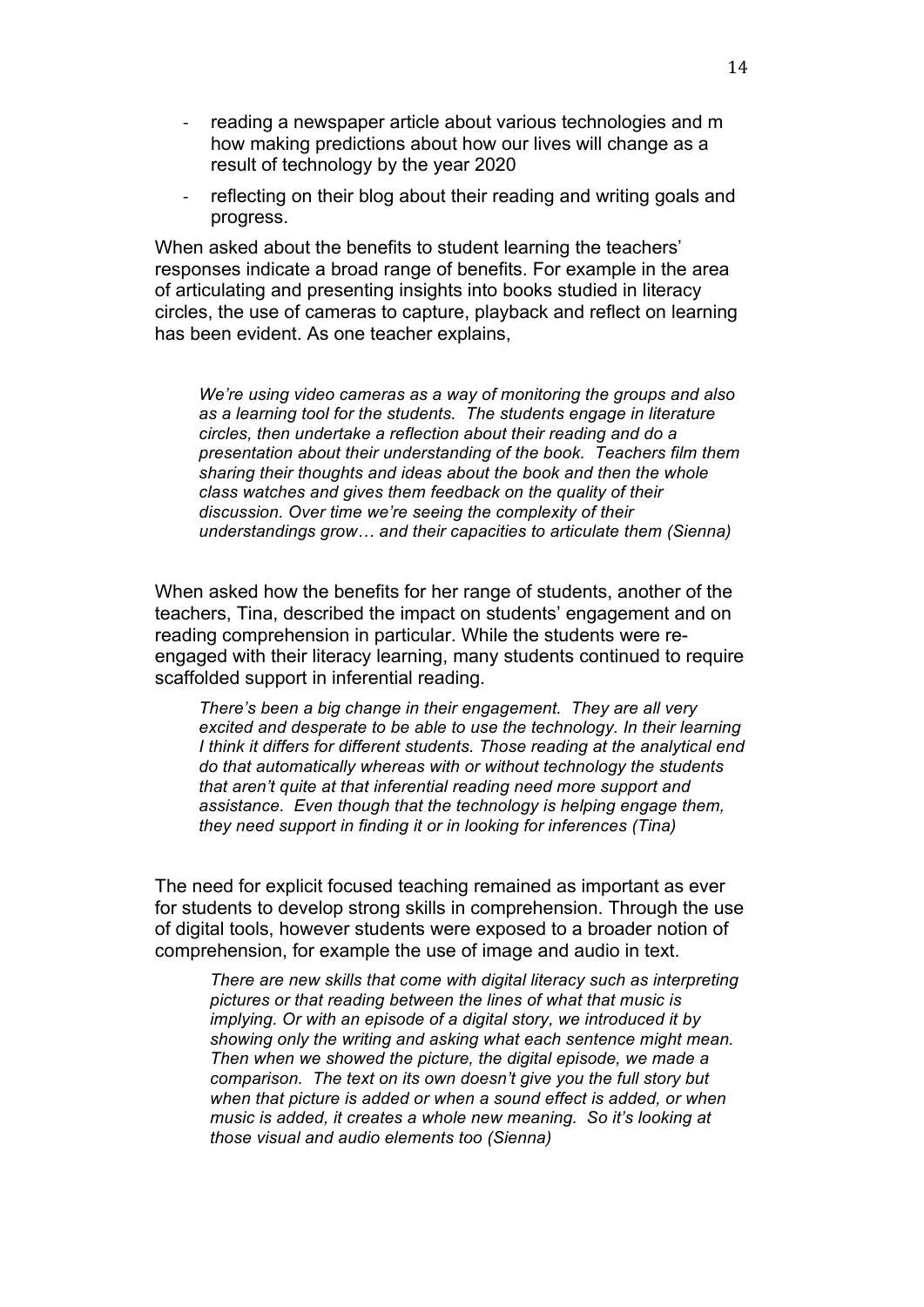In addition to developing traditional literacy skills and capacities, students have been seen to develop technical, organizational and personal learning skills. For examples, students have acted as experts on some aspect of digital literacy such as using a microphone or posting a blog post. It has become clear to teachers that some students are more disposed to try something new while others need encouragement to set out of their 'comfort zones'. Skills in navigation and file saving have required increased organizational capacities.

# **Conclusion: Early findings**

Too often learnings remain in the abstract; as knowledge known but not as knowledge enacted. In the case of teacher learning this amounts to a wasted opportunity for teacher learning to impact on students. This is the equivalent of a medical practitioner learning about a cure, but not putting knowledge into practice where it can help patients; or a farmer not putting knowledge into practice where it can improve crop quality. Investments in teacher learning have to impact on a teacher's capacities and their practices, so impacting on student experience and student outcomes.

The CLLC and associated accredited units have been an experiment in proving cultural change: for leaders, teachers and students. Teachers enrolled in accredited units have captured their learnings in their assignments which have seen them documenting their inquiries and sharing these with colleagues.

The teachers have had to re-think what it means to engage in ongoing learning, rather than have experiences provided for them. It has also involved them in transformational professional identity work, occurring at numerous levels simultaneously.

On one level, teachers have been transforming into inquiring researchers, challenging taken-for-granted beliefs; tolerating tentative views; developing an openness to new views; tolerating ambiguity as they try something new, monitor the change and judge impact. It has meant learning about research and how researchers do their work; developing a self-questioning persona so that this becomes 'how I approach my work' or ' a professional way of being' (Reid, 2004). This calls for a new way of thinking about professional learning – from something that others provide for you, to something you commit to on behalf of oneself, one's colleagues and one's students.

On a second level, teachers have been transforming into collaborators as they develop trusting, respectful relationships with colleagues within and across schools. This has called for increased honesty and transparency about the actual performance of students and the actual implementation of pedagogy and assessment rather than the 'stated' performance. This kind of transparency can be both exposing and uniting. It is the antithesis of teacher competition; requiring collective responsibility for students and close listening to one another and to students and parents. Again it has called for avoiding a rush to 'knowing' as they engage in ongoing dialogue, seeing things from different points of view and really understanding what others are saying.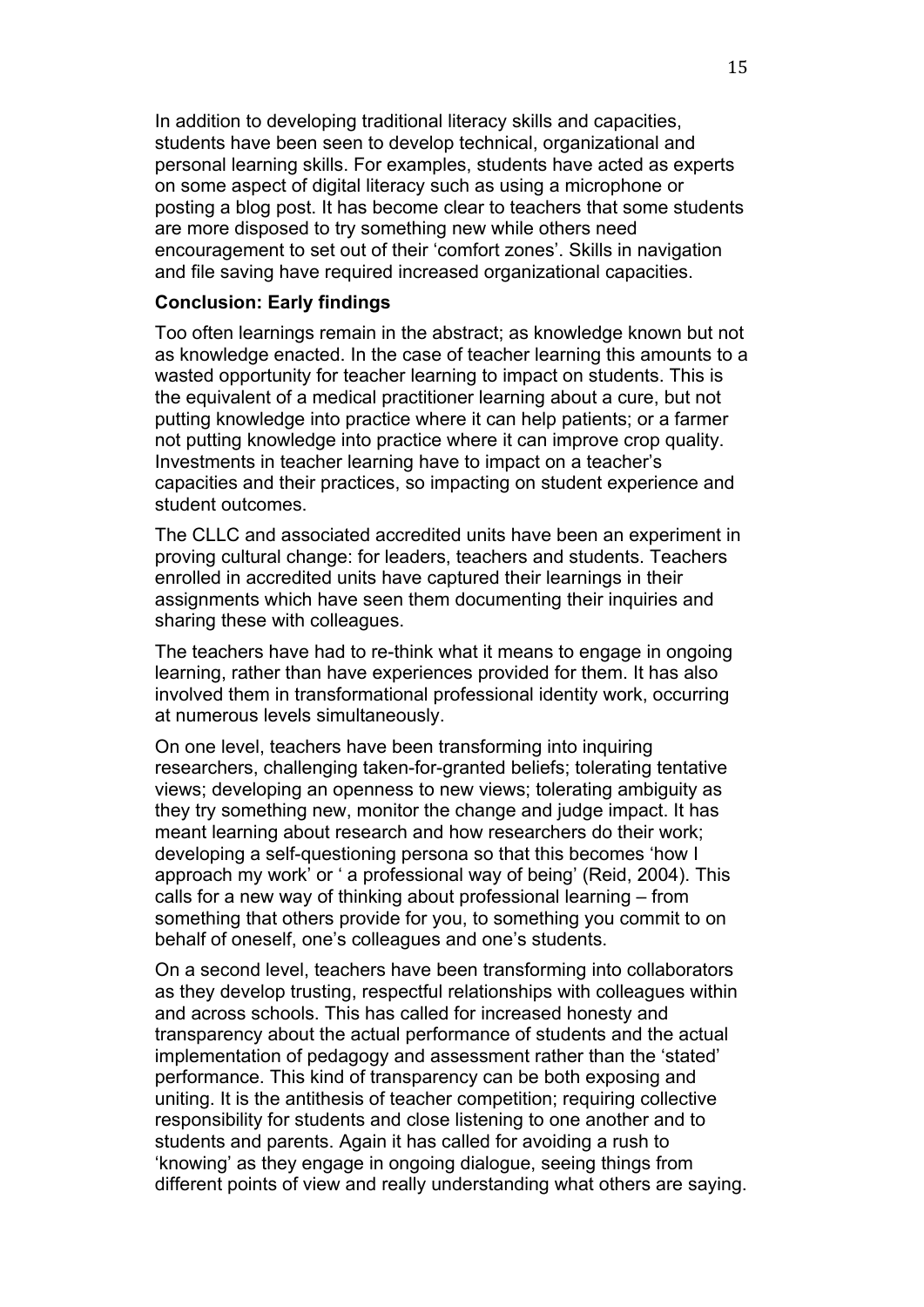A third level of cultural change has been that of transforming to leading own and others' learning. This was perhaps the most difficult of the three big ideas for some teachers to commit to as it sits uncomfortably in some contexts with traditional hierarchical forms of leadership.

For academics the pilot has brought the issue of differentiation to the context of professional learning programs and accredited units challenging previous models of provision in the same way that differentiation in the classroom challenges the curriculum and pedagogies used by teachers. Differentiation has required closer engagement with the situated issues of teaching teams. As teams have taken individual pathways they have sought guidance and feedback. Differentiation takes many forms: different interests in terms of content as teams develop personalised inquiries; different entry points in terms of team processes, team dynamics, protocols and cohesion. These differences have always been there, however they are amplified by the foregrounding of differentiated context. This requires academics to move to the role of critical friend engaging closely with the contexts of teachers.

The finds offered in this paper are interim and so partial. However the model, which is set to expand appears to a useful one in changing teachers professional identities. As one teacher describes it,

*The experience has changed the way I work as a teacher. I used be 'stand up and deliver' to my students. I am not that person any more. I listen to student voice and negotiate their work with them. We are all responsible for learning. We look at the curriculum together and their assessments and set learning goals. If I don't know something, like how to make a wiki, I'm like 'let's find out together'. Its completely different and I couldn't go back. It's just not me anymore.*

# **References**

- Cochran-Smith, M. & Lytle, S. L. 2001, 'Beyond certainty: tking and inquiry stance on practice', in Lieberman, A. & Miler, L. (Eds.), *Teachers caught in the action: professional development that matters*, Teachers College Press, New York.
- Darling-Hammond, L. 2000, 'How Teacher Education Matters', *Journal of Teacher Education,* vol. 51, no. 3, pp. 166-173.
- Darling-Hammond, L. 2003, in *Australian Council for Educational Research (ACER) Research Conference*Melbourne.
- Darling-Hammond, L. & Richardson, N. 2009, 'Teacher Learning: What Matters?', *Educational Leadership,* vol. 66, no. 9.
- Easton, L. B. (Ed.) 2004 *Powerful Designs for Professional Learning,*  National Staff Development Council, Oxford, USA.
- Education and Training Committee Report 2009, Parliament of Victoria, Government Printer No. 169.
- Griffin, P., Murray, L., Care, E., Thomas, A., & Perri, P. (2008). *Developmental assessment: Lifting literacy through professional*